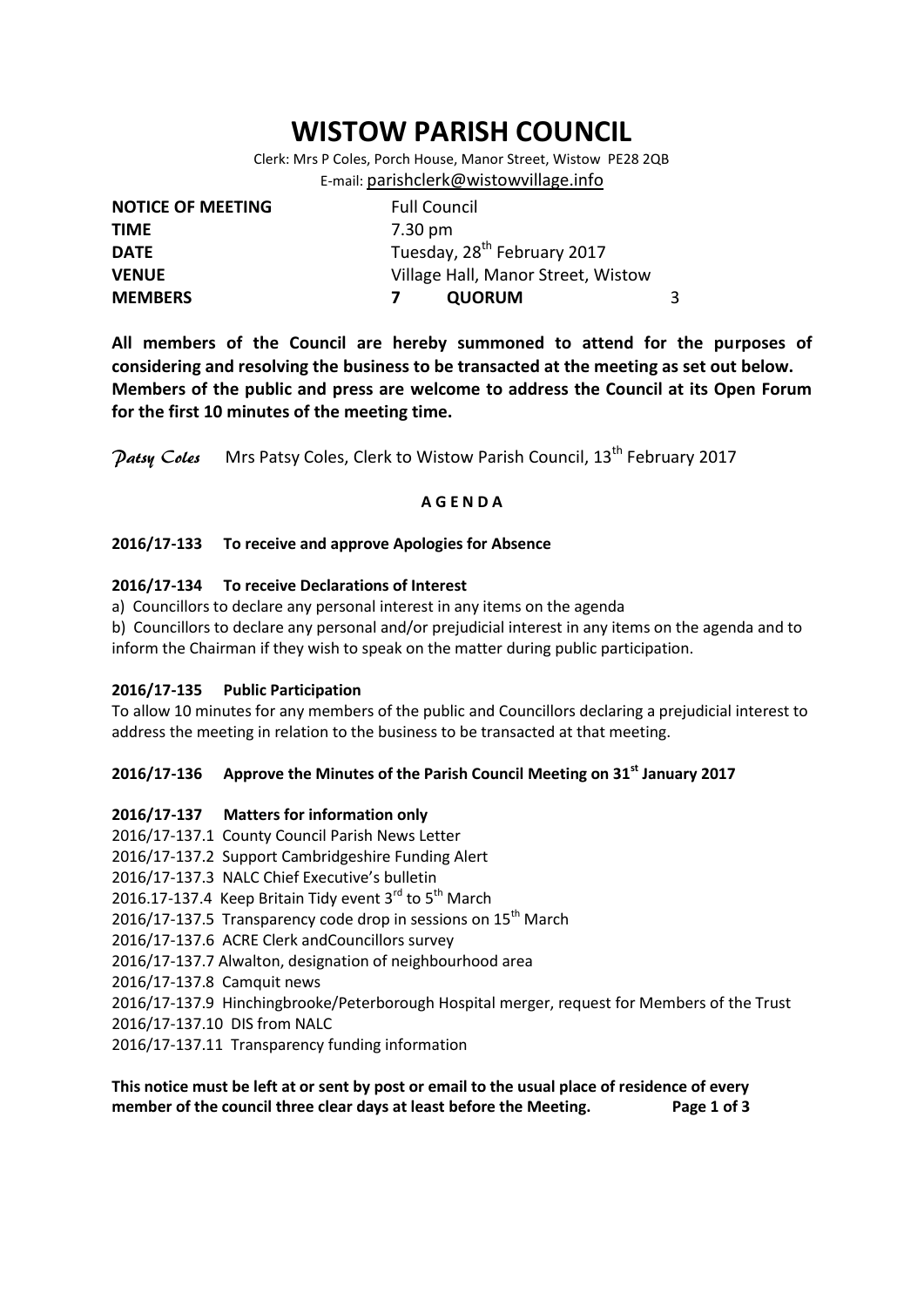Page 2

#### **22016/17-138 Policing Matters**

- 2016/17-138.1 Speedwatch Update. Woodwalton share of speedwatch kit?
- 2016/17-138.2 ECops updates (various) including news from the PCC
- 2016/17-138.3 Update on Crime Figures and any other matters
- **016/17-139 To receive reports from County and District – Mr M Tew, Mr P Bucknell and Mrs J Tavener**

| 2016/17-140 | <b>Finance</b>                                                                    |                                                                                             |  |
|-------------|-----------------------------------------------------------------------------------|---------------------------------------------------------------------------------------------|--|
|             | a) to approve the Financial Statement and Cashflow for January                    |                                                                                             |  |
|             | b) to approve payment of following amounts                                        |                                                                                             |  |
|             | P Coles, salary and expenses                                                      | £414.33                                                                                     |  |
|             | Ray Burton, playground hedge                                                      | £175.00                                                                                     |  |
|             | <b>BB Light maintenance</b>                                                       | £435.84                                                                                     |  |
|             | 31 December 2018 Location: Warboys Landfill Site, Puddock Hill, Warboys, PE28 2TX |                                                                                             |  |
|             | This has been approved                                                            |                                                                                             |  |
|             |                                                                                   | 2016/17-142.3 17/00025/FUL Erect new dwelling on Land at Mill Farm House, Mill Road, Wistow |  |
|             | Cambs CC street light power                                                       | £386.22                                                                                     |  |
|             | <b>CAPALC Councillor Training</b>                                                 | £1050.00                                                                                    |  |

(invoices have been issued to other participants)

**2016/17-140** Income for February £515.69 PCC contribution to grass cutting, £200 from Woodwalton for their share of the Speedwatch kit.

#### **2016/17-141 Correspondence**

2016/17-141.1 None

#### **2016/17-142 To consider any Planning Applications received and planning related issues**

- 2016/17-142.1 17/00119/HHFUL 22 Harris Lane, Wistow, extension to rear of bungalow and garage conversion.
- 2016/17-142.2 H/05014/11/CW to allow overburden to be stored until

2016/17-142.3H/00025/FUL Erect new dwelling on land at Mill Farm House, Mill Road Wistow

#### **2016/17-143 Highways Report/Traffic Matters**

- 2016/17-143.1 Progress with MVAS purchase, Ms Leaton and Mr Leigh
- 2016/17-143.2 Any outstanding highways issues

This notice must be left at or sent by post or email to the usual place of residence of every **member of the council three clear days at least before the Meeting. Page 2 of** 3